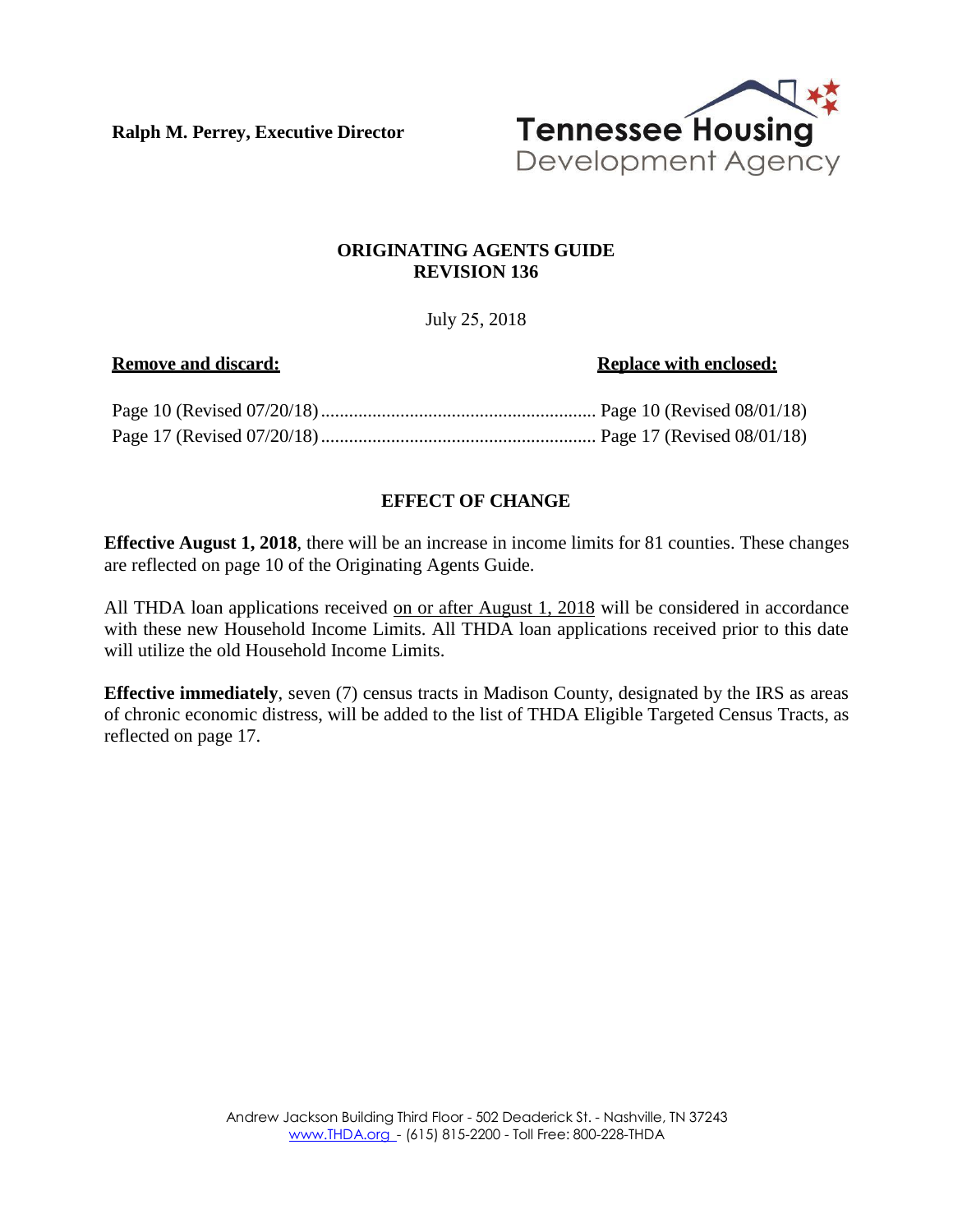# **D. Current Acquisition Cost and Income Limits County**

|                      |             |                                          | <b>Household Income Limits</b> |                      |                                                                |             |                                                                          | <b>Household Income Limits</b> |                                                                              |  |
|----------------------|-------------|------------------------------------------|--------------------------------|----------------------|----------------------------------------------------------------|-------------|--------------------------------------------------------------------------|--------------------------------|------------------------------------------------------------------------------|--|
|                      |             | <b>Acquisition</b><br><b>Cost Limits</b> | $1 - 2$                        | $3+$                 |                                                                |             | <b>Acquisition</b><br><b>Cost Limits</b>                                 | $1 - 2$                        | $3+$                                                                         |  |
| <b>Counties</b>      |             |                                          | <b>Persons</b>                 | <b>Persons</b>       | <b>Counties</b>                                                |             |                                                                          | <b>Persons</b>                 | <b>Persons</b>                                                               |  |
| Anderson             |             | \$250,000                                | \$66,600                       | \$76,590             | Lewis                                                          |             | \$250,000                                                                | \$60,900                       | \$70,140                                                                     |  |
| Bedford              |             | \$250,000                                | \$60,900                       | \$70,700<br>\$70,140 | Lincoln                                                        | $\mathbf T$ | \$300,000                                                                | \$73,080                       | \$85,260                                                                     |  |
| Benton               |             | \$250,000                                | \$60,900                       |                      | Loudon                                                         |             | \$300,000                                                                | \$66,600                       | \$76,590                                                                     |  |
| Bledsoe              |             | \$300,000                                | \$60,900                       | \$70,140             | Macon                                                          | T           | \$375,000                                                                | \$73,080                       | \$85,260                                                                     |  |
| Blount               |             | \$250,000                                | \$66,600                       | \$76,590             | Madison                                                        | $\ast$      | \$300,000                                                                | \$63,186                       | \$72,664                                                                     |  |
| <b>Bradley</b>       | $\ast$      | \$250,000                                | \$63,286                       | \$72,779             | Marion                                                         |             | \$300,000                                                                | \$62,566                       | \$71,951                                                                     |  |
| Campbell             | T           | \$300,000                                | \$73,080                       | \$85,260             | Marshall                                                       |             | \$250,000                                                                | \$64,106                       | \$73,722                                                                     |  |
| Cannon               | T           | \$375,000                                | \$89,880                       | \$104,860            | Maury                                                          |             | \$375,000                                                                | \$73,800                       | \$86,100                                                                     |  |
| Carroll              | T           | \$300,000                                | \$73,080                       | \$85,260             | McMinn                                                         |             | \$250,000                                                                | \$62,880                       | \$73,360                                                                     |  |
| Carter               |             | \$250,000                                | \$64,086                       | \$73,699             | McNairy                                                        |             | \$300,000                                                                | \$60,900                       | \$70,140                                                                     |  |
| Cheatham             |             | \$375,000                                | \$89,880                       | \$104,860            | Meigs                                                          | T           | \$300,000                                                                | \$73,080                       | \$85,260                                                                     |  |
| Chester              |             | \$300,000                                | \$63,186                       | \$72,664             | Monroe                                                         | ${\bf T}$   | \$300,000                                                                | \$73,080                       | \$85,260                                                                     |  |
| Claiborne            | T           | \$300,000                                | \$73,080                       | \$85,260             | Montgomery                                                     | $\ast$      | \$250,000                                                                | \$63,826                       | \$73,400                                                                     |  |
| Clay                 |             | \$300,000                                | \$60,900                       | \$70,140             | Moore                                                          |             | \$250,000                                                                | \$62,626                       | \$72,020                                                                     |  |
| Cocke                | T           | \$300,000                                | \$73,080                       | \$85,260             | Morgan                                                         | T           | \$300,000                                                                | \$73,080                       | \$85,260                                                                     |  |
| Coffee               | $\ast$      | \$250,000                                | \$63,000                       | \$73,500             | Obion                                                          |             | \$300,000                                                                | \$60,900                       | \$70,840                                                                     |  |
| Crockett             | T           | \$300,000                                | \$73,080                       | \$85,260             | Overton                                                        | T           | \$300,000                                                                | \$73,080                       | \$85,260                                                                     |  |
| Cumberland           |             | \$250,000                                | \$60,900                       | \$70,140             | Perry                                                          |             | \$250,000                                                                | \$60,900                       | \$70,140                                                                     |  |
| Davidson             | $\ast$      | \$375,000                                | \$89,880                       | \$104,860            | Pickett                                                        | $\mathbf T$ | \$300,000                                                                | \$73,080                       | \$85,260                                                                     |  |
| Decatur              |             | \$250,000                                | \$60,900                       | \$70,140             | Polk                                                           | T           | \$300,000                                                                | \$73,080                       | \$85,260                                                                     |  |
| DeKalb               | T           | \$300,000                                | \$73,080                       | \$85,260             | Putnam                                                         |             | \$250,000                                                                | \$60,900                       | \$70,140                                                                     |  |
| Dickson              |             | \$375,000                                | \$89,880                       | \$104,860            | Rhea                                                           | T           | \$300,000                                                                | \$73,080                       | \$85,260                                                                     |  |
| Dyer                 | T           | \$300,000                                | \$73,080                       | \$85,260             | Roane                                                          |             | \$250,000                                                                | \$63,386                       | \$72,894                                                                     |  |
| Fayette              | T           | \$300,000                                | \$77,040                       | \$89,880             | Robertson                                                      | $\ast$      | \$375,000                                                                | \$89,880                       | \$104,860                                                                    |  |
| Fentress             | T           | \$300,000                                | \$73,080                       | \$85,260             | Rutherford                                                     | $\ast$      | \$375,000                                                                | \$89,880                       | \$104,860                                                                    |  |
| Franklin             | T           | \$300,000                                | \$73,080                       | \$85,260             | Scott                                                          | T           | \$300,000                                                                | \$73,080                       | \$85,260                                                                     |  |
| Gibson               | T           | \$300,000                                | \$73,080                       | \$85,260             | Sequatchie                                                     |             | \$300,000                                                                | \$62,566                       | \$71,951                                                                     |  |
| Giles                |             | \$300,000                                | \$62,880                       | \$73,360             | Sevier                                                         |             | \$250,000                                                                | \$63,206                       | \$72,687                                                                     |  |
| Grainger             | T           | \$300,000                                | \$73,080                       | \$85,260             | Shelby                                                         | $\ast$      | \$250,000                                                                | \$64,200                       | \$73,830                                                                     |  |
| Greene               | T           | \$300,000                                | \$73,080                       | \$85,260             | Smith                                                          |             | \$375,000                                                                | \$69,480                       | \$81,060                                                                     |  |
| Grundy               | T           | \$300,000                                | \$73,080                       | \$85,260             | Stewart                                                        | T           | \$300,000                                                                | \$73,080                       | \$85,260                                                                     |  |
| Hamblen              | $\ast$      | \$250,000                                | \$61,080                       | \$71,260             | Sullivan                                                       | $\ast$      | \$250,000                                                                | \$63,946                       | \$73,538                                                                     |  |
| Hamilton             | $\ast$      | \$250,000                                | \$62,566                       | \$71,951             | Sumner                                                         |             | \$375,000                                                                | \$89,880                       | \$104,860                                                                    |  |
| Hancock              | T           | \$300,000                                | \$73,080                       | \$85,260             | Tipton                                                         | T           | \$300,000                                                                | \$77,040                       | \$89,880                                                                     |  |
| Hardeman             | T           | \$300,000                                | \$73,080                       | \$85,260             | Trousdale                                                      | T           | \$375,000                                                                | \$89,880                       | \$104,860                                                                    |  |
| Hardin               |             | \$300,000                                | \$60,900                       | \$70,140             | Unicoi                                                         |             | \$300,000                                                                | \$64,086                       | \$73,699                                                                     |  |
| Hawkins              | T           | \$300,000                                | \$73,080                       | \$85,260             | Union                                                          | T           | \$300,000                                                                | \$79,920                       | \$93,240                                                                     |  |
| Haywood              | T           | \$300,000                                | \$73,080                       | \$85,260             | Van Buren                                                      | $\mathbf T$ | \$300,000                                                                | \$73,080                       | \$85,260                                                                     |  |
| Henderson            | T           | \$300,000                                | \$73,080                       | \$85,260             | Warren                                                         |             | \$250,000                                                                | \$60,900                       | \$70,140                                                                     |  |
| Henry                | $\ast$      | \$250,000                                | \$60,900                       | \$70,140             | Washington                                                     | $\ast$      | \$250,000                                                                | \$64,086                       | \$73,699                                                                     |  |
| Hickman              |             | \$375,000                                | \$60,900                       | \$70,140             | Wayne                                                          |             | \$300,000                                                                | \$60,900                       | \$70,140                                                                     |  |
| Houston              | T           | \$300,000                                | \$73,080                       | \$85,260             | Weakley                                                        | $\ast$      | \$250,000                                                                | \$64,086                       | \$73,699                                                                     |  |
| Humphreys            |             | \$250,000                                | \$63,386                       | \$72,894             | White                                                          | T           | \$300,000                                                                | \$73,080                       | \$85,260                                                                     |  |
|                      | T           |                                          | \$73,080                       | \$85,260             | Williamson                                                     |             |                                                                          | \$89,880                       | \$104,860                                                                    |  |
| Jackson<br>Jefferson |             | \$300,000<br>\$300,000                   | \$73,080                       | \$85,260             | Wilson                                                         |             | \$375,000                                                                | \$89,880                       | \$104,860                                                                    |  |
|                      | T           |                                          |                                |                      |                                                                |             | \$375,000                                                                |                                |                                                                              |  |
| Johnson              | T<br>$\ast$ | \$300,000                                | \$73,080                       | \$85,260             |                                                                |             |                                                                          |                                | T Denotes a targeted county. The first-time homebuyer requirement is waived. |  |
| Knox                 |             | \$250,000                                | \$66,600<br>\$73,080           | \$76,590<br>\$85,260 |                                                                |             |                                                                          |                                |                                                                              |  |
| Lake                 | T           | \$300,000                                | \$73,080                       | \$85,260             | $\ast$                                                         |             | Denotes that some census tracts in the county are targeted, and in these |                                |                                                                              |  |
| Lauderdale           | T           | \$250,000                                | \$73,080                       | \$85,260             | census tracts, the first-time homebuyer requirement is waived. |             |                                                                          |                                |                                                                              |  |
| Lawrence             | T           | \$250,000                                |                                |                      |                                                                |             |                                                                          |                                |                                                                              |  |